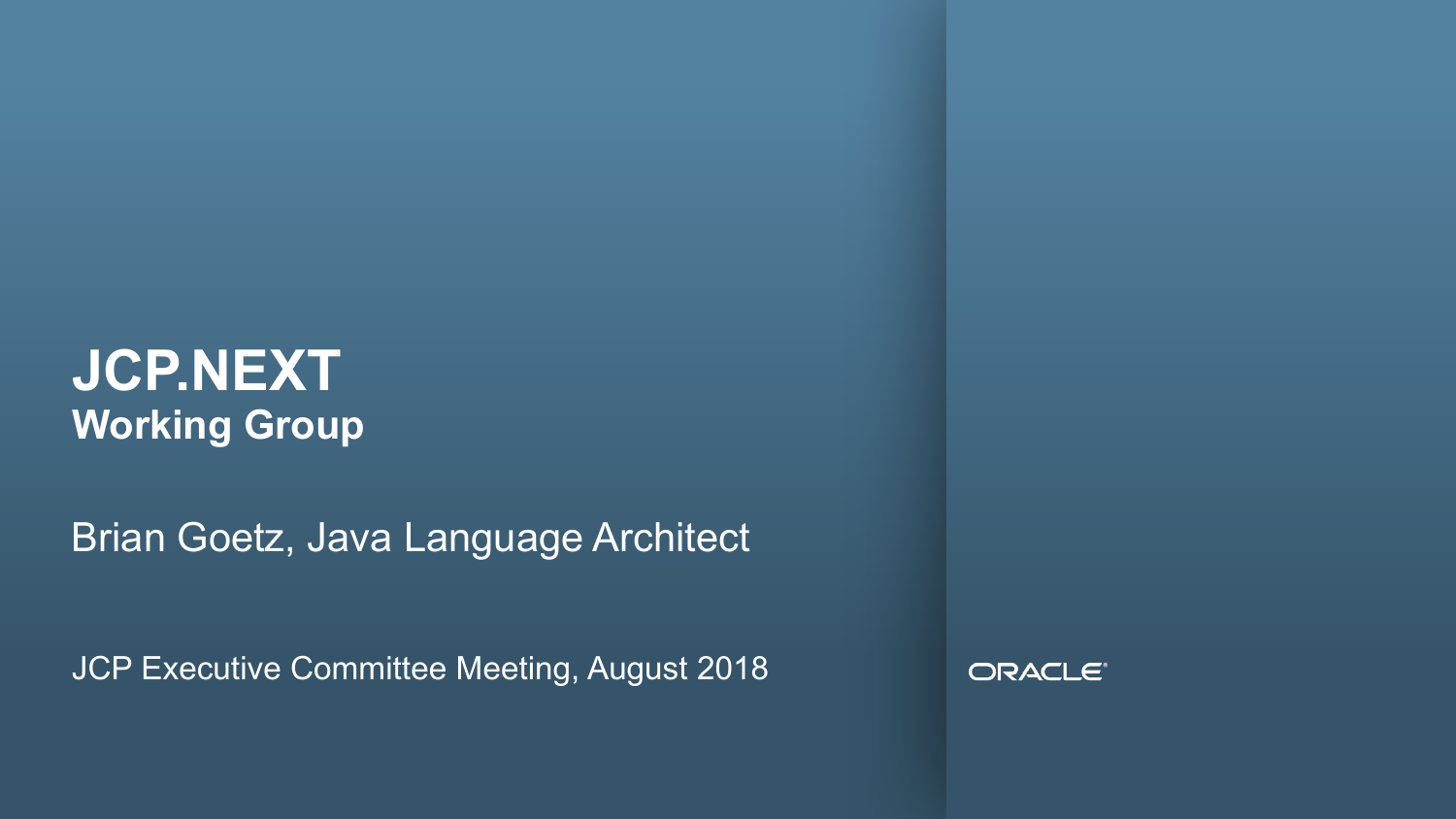The following is intended to outline our general product direction. It is intended for information purposes only, and may not be incorporated into any contract. It is not a commitment to deliver any material, code, or functionality, and should not be relied upon in making purchasing decisions. The development, release, and timing of any features or functionality described for Oracle's products remains at the sole discretion of Oracle.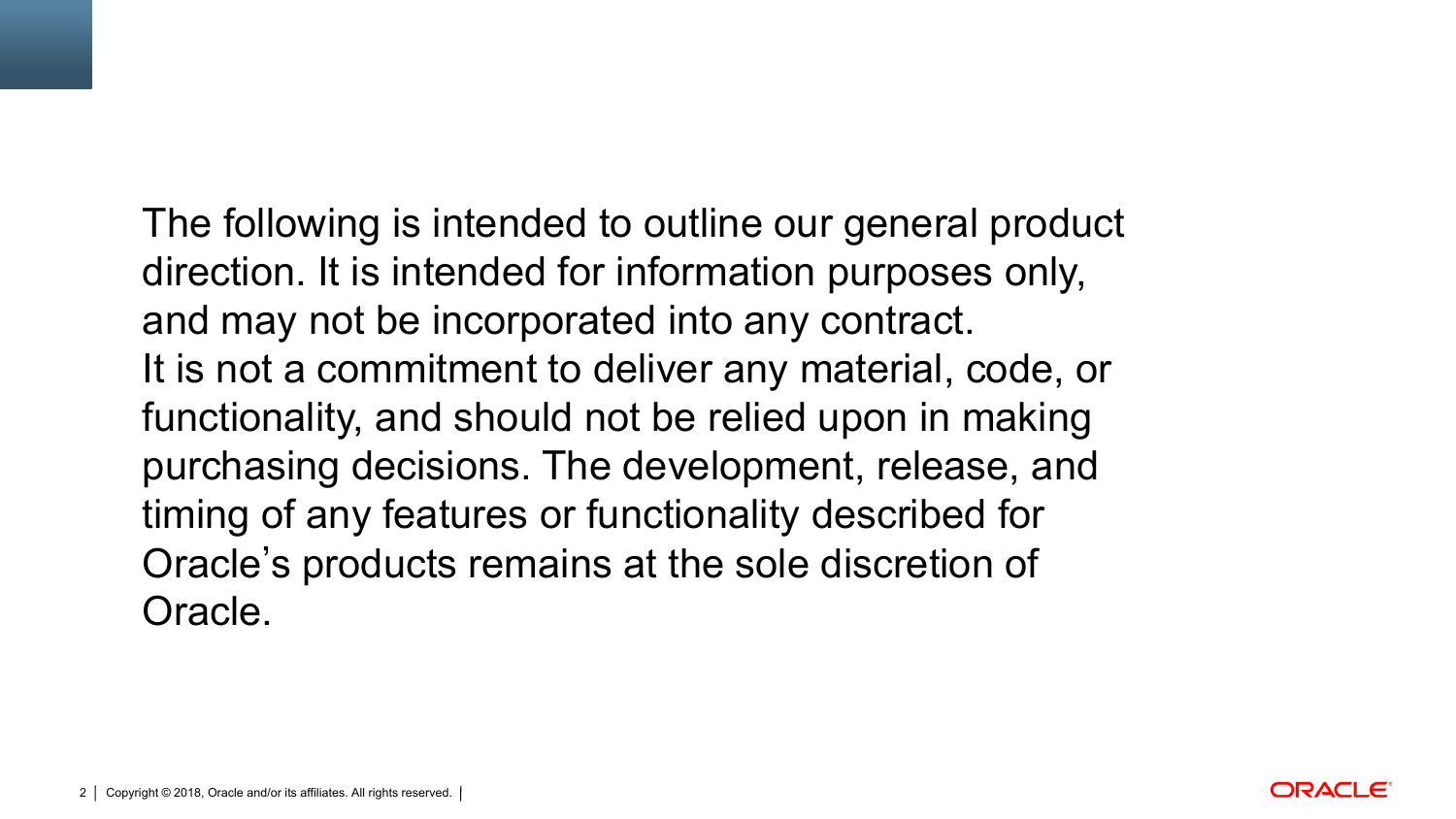### **Goals**

Why further evolve the process?

- § Current process can fit into 6-month releases barely
	- Significant overhead for spec leads
		- § Numerous milestones, each of which require bundles to be handed off, staged, and verified
	- "Accidental" process overhead (e.g., staging builds on JCP.org) is high
	- Too many milestones for reviewers to keep up with
		- § With milestones coming nearly every month, most participants don't review them at all
- § So let's adjust the process to fit the current development reality
	- While retaining the essential oversight mission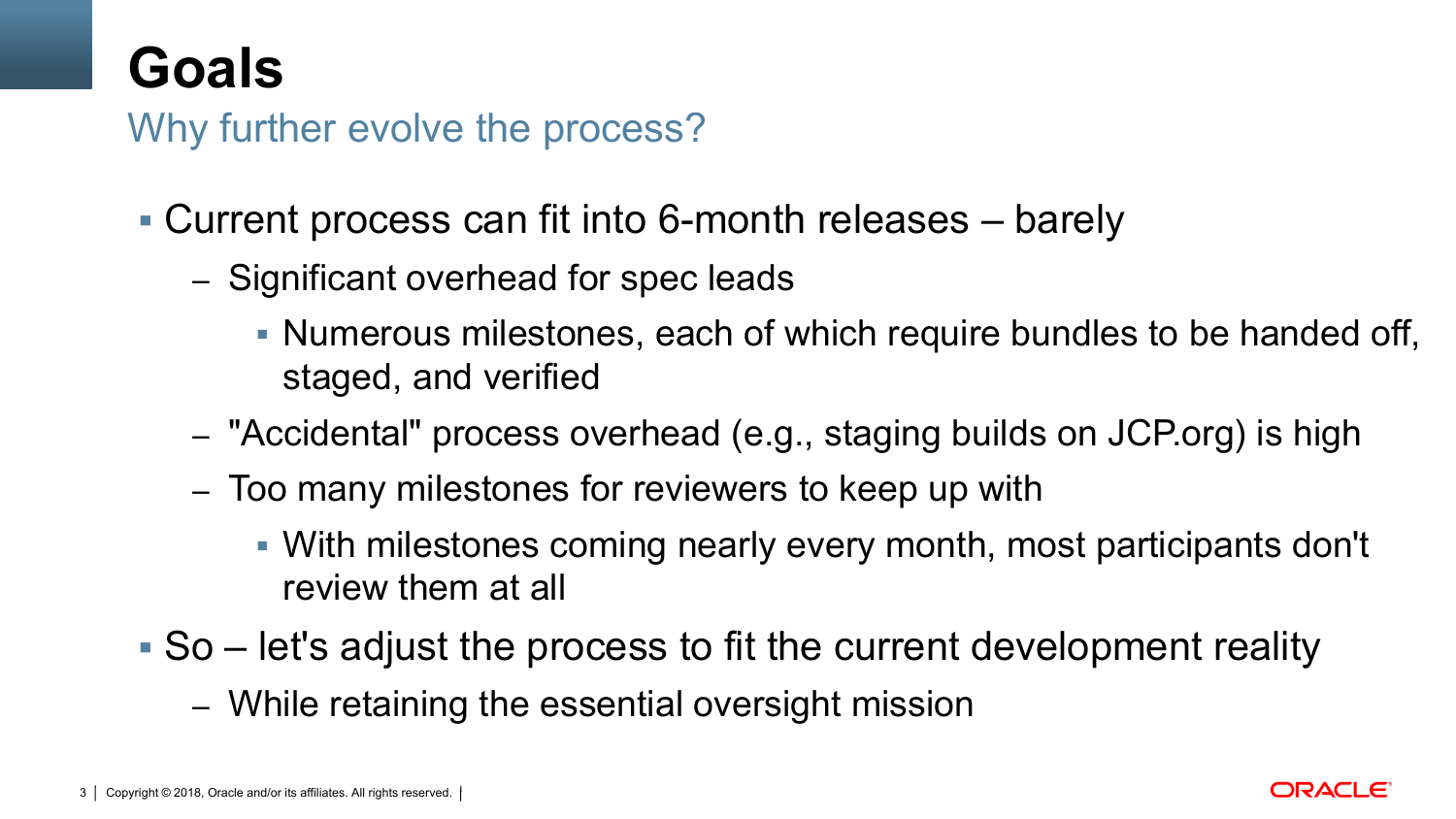# **OpenJDK development cycle**

- Time boxed releases every six months
	- Main codeline is always open
	- At end of 6 month development window, fork for stabilization
	- $-$  Stabilization period is  $\sim$ 3 months
- § Continuous Spec and RI builds
	- Builds usually available weekly
	- Build contains spec diffs against previous build and previous release
- Features are developed and managed through OpenJDK JEP process
	- Features are late-bound to releases
	- Key JEP milestone Propose to Target